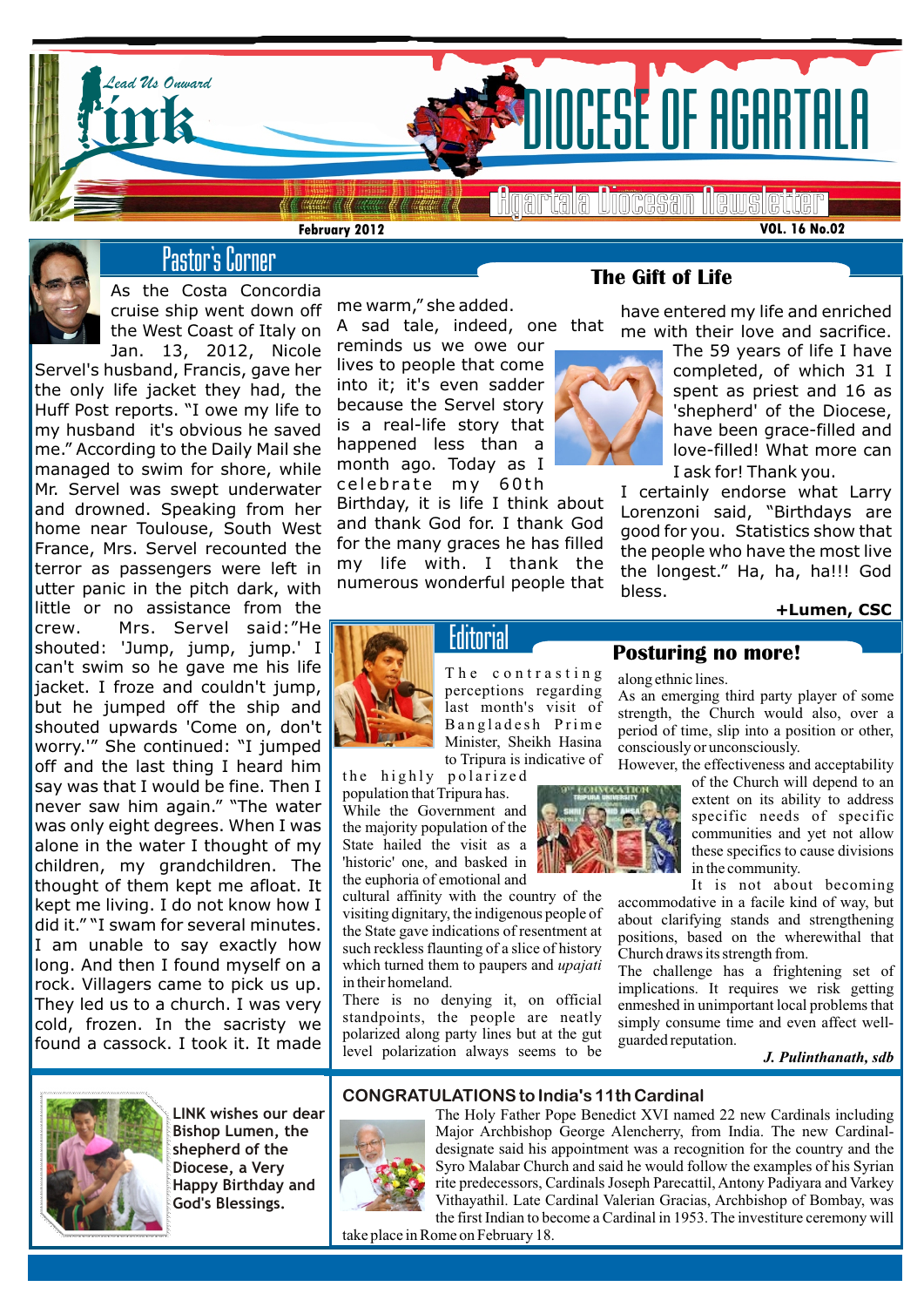#### **Mariamnagar Parish Khumlwng Parish**

#### **Canonical Erection of Bethany Convent at Kheyarpur**

"When we dare to dream, many marvels can be accomplished.. The trouble is, most



people never start d r e a m i n g th e i r impossible dream," says Glenn Van Ekeren. This saying seems to be true for Bethany Sisters as their long cherished dream to have an

 $\mathbb{R}^2$ establishment at Kheyarpur got actualized on  $9<sup>th</sup>$  January 2012. It was a most memorable day in the history of our Congregation. On this day a new Bethany community was canonically erected during the Holy Eucharist officiated by his Excellency Rt. Rev. Bishop Lumen Montero, Bishop of Agartala and the Decree was read by Sr. Noeline, the Provincial Superior of North East Province. Sr. Noeline Inaugurated the New House by cutting the ribbon and it was blessed by Bishop Lumen. The Convent is in the precincts of Mariamnagar Parish. This is the fifth Bethany Community in the Diocese of Agartala and  $30<sup>th</sup>$  house in the North East Province. Bishop Lumen appreciated Bethany Sisters and said that "Bethany Sisters were the first ones to come to Tripura Missions and have worked hard selecting difficult places. In the beginning it was a challenge but gradually, Sisters were able to put up with the inconveniences of the place and carry on the mission." Sr. Noeline, the Provincial Superior thanked Bishop Lumen for his support and encouragement. Sr. Eva who would be shouldering the responsibility as a Superior was wished well. An Anonymous proverb says, "Tomorrow belongs to those who have a vision today." May our vision of accomplishing the great things through this Mission come true. *Sr. Caron, B.S*



#### **CONGRATULATION S to Guwahati's new**

**Archbishop**  His Holiness Pope Benedict XVI has accepted the resignation of Most Rev. Thomas

Menamparambil, SDB, from the pastoral governance of the Archdiocese of Guwahati and has appointed Most Rev. John Moolachira, the Coadjutor Bishop, as new Archbishop of Guwahati.

#### **MESSAGE OF CHRISTMAS ON THE WHEELS…WITH THE ROCKS…**

St. Alphonsa Parish, Khumlwng decided to share the message of Christmas creatively this year. Carol



singing and crib m a k i n g competition at every house already began at the end of  $2<sup>nd</sup>$ w e e k o f D e c e m b e r .

About 45 youth shared the message of Christmas to a poor Kaipeng village by conducting carol singing and Bible quiz. On  $22<sup>nd</sup>$  of December, the enthusiastic parishioners organized vehicle rally to share the message of Christmas with the people of other faith. There were about 35 motor bikes and 15 four wheelers engaged in the rally. Well decorated vehicle carried baby Jesus, Joseph, Mary, angles and Santa Claus on the busy roads singing and playing drums. The Christmas messages were given at three markets - Khumlwng, Bidibazar and Jampuijala. The rally began at 11am and ended at 5pm. Christmas cultural nite was another attraction. Youth of the Parish greeted people with rock music concert. It was proud moment for the parishioners to share the message of Christ's birth-the message of GOD'S LOVE.

### **Ambassa Parish**

#### **25 Years of Faith Celebration in N.G. Para**

On  $15<sup>th</sup>$  January 2012, the Silver Jubilee Celebration of the arrival of

faith at Neitungulpara (N.G. Para), Ambasa finally came to an end with much pomp and gaiety. N.G. Para Mondoli Jubilee celebration began on  $15<sup>th</sup>$  December 2011 with the unfurling of the jubilee flag. During this month long celebration many faith formation programs were

conducted to strengthen the faith of the people. Some of the animation programs: Teaching of the Church by Fr. Hormis CSC, Seminar by Fr. Cyprian Pinto SVD, Charismatic Prayer by Fr. Joshy and Youth Seminar by Fr. Ivan D'Silva SVD.

The culmination of the Jubilee was on

## News from the Parishes **HEAD OF THE DIOCEASE ON THE TOP**



Hello… I am on the hill top, on my way to a village called Lungkam…replies B i s h o p L u m e n Monteiro to a phone call. It is a Kaipeng Village (one of the m o s t p o o r & backward tribes of

Tripura) resting on a high mountain. There are about 40 families in all. Illiteracy and lack of resources have made them depend on *jhum* cultivation and forest products. But their faith is as strong as their determination to face the struggles and difficulties of life. People are quite receptive to the faith though the Catholic faith has recently made inroads in these mountain areas. With their own interest, contribution and with our little help they constructed a beautiful tin roofed village church. Bishop was delighted to bless the new village church and administer the Sacrament of Confirmation. We are grateful to Bishop Lumen and Fr. Cyprian Pinto SVD for taking trouble to cross the hills to encourage and strengthen the faith of these simple people. We hope our constant visits and mission work will bear abundant fruits in these hillocks. *Fr. Arun Minj, SVD*

 $14<sup>th</sup>$  and  $15<sup>th</sup>$  January 2012. On  $14<sup>th</sup>$  there was a candle light Marian procession and inauguration of the jubilee memorial



grotto by Most Rev. Lumen Monterio, CSC. After the inauguration of the grotto there was an hour of Eucharistic Adoration and a short cultural program organized by the village people. On  $15<sup>th</sup>$  a Thanksgiving

Mass was officiated by Bishop Lumen Monteiro CSC. After the Mass all the Fathers and Sisters were welcomed and felicitated with traditional *Halam risha*. At the end of the program the jubilee flag was lowered by Bishop Lumen to mark the conclusion of Jubilee celebrations. *Fr. Nabin Roshan Lakra, SVD*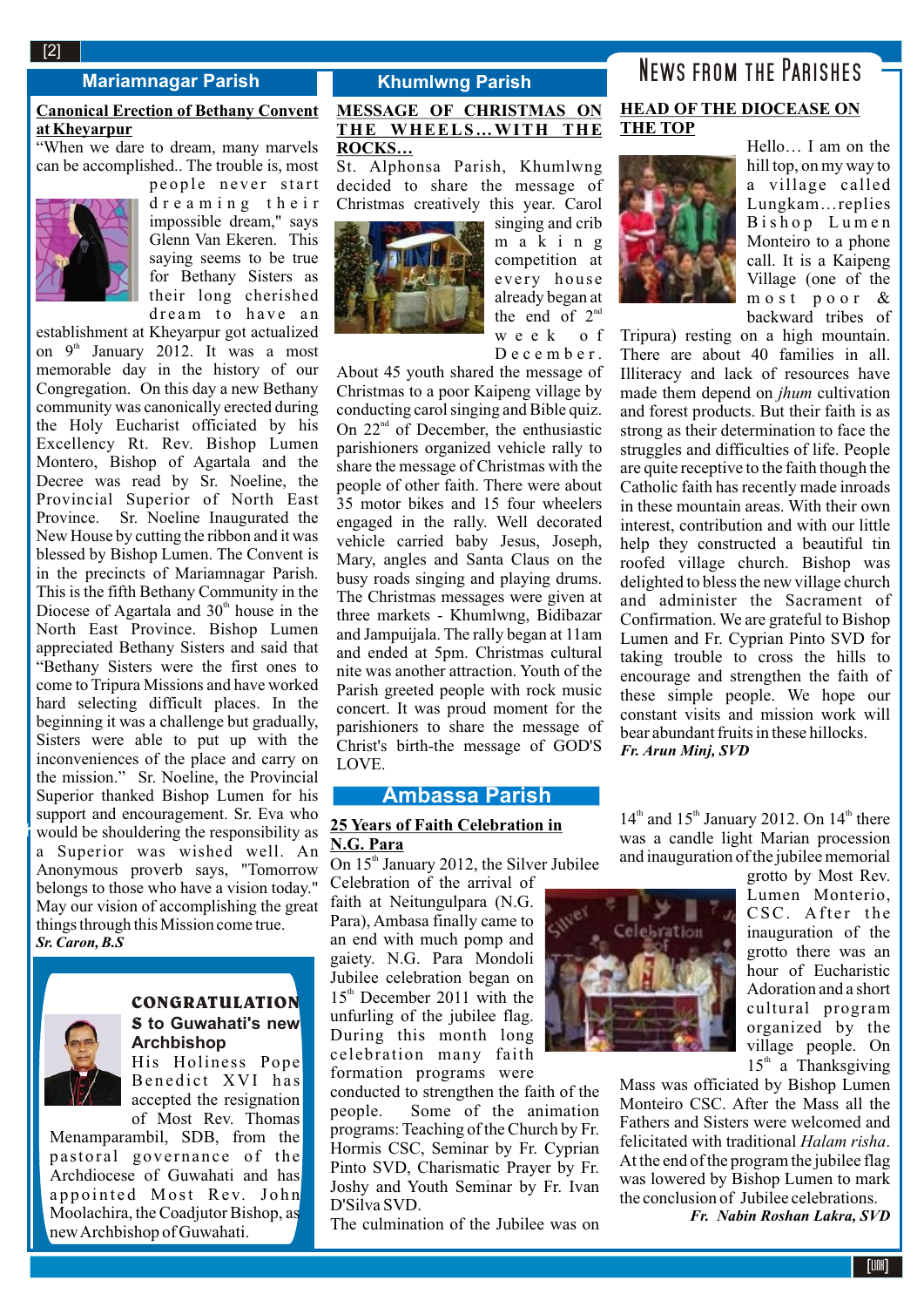# News from the Diocese

#### **Prison Ministry at Dharmanagar Sub Jail**

'He has sent me to proclaim liberty to the captives 'says Jesus. (Lk 4: 18) We Bethany Sisters of Holy Cross Convent were happy to partake in this ministry of Jesus by celebrating the Prison

Ministry Day and Christmas program at Dharmanagar Sub Jail. Under the guidance of Sr. Isabella, BS the Coordinator for PMI Silchar unit the following programs were organized for the first time in Darmanagar Sub Jail. We were indeed glad to have the esteemed presence of Mr. Ratan Biswas, SDM of Dharmanagar.

**Prison Ministry Day:** The program commenced at 12.00 noon with the lighting of the *diya* as a sign of light

#### **N e w S A B S C o v e n t a t Bodhjungnagar**

Corpus Christi Province of SABS Congregation (Sisters of the Adoration of the Blessed Sacrament) started their 2nd House in Agartala Diocese at Bodhjungnagar. Bishop Lumen blessed the new Convent which was inaugurated by Sr. Annie SABS, the Provincial Superior from Dimapur on 14th January 2012. Little Flower Adoration Convent is located at St. Andre Parish Centre, Bodhjungnagar. Sr. Annie Kurichiyel SABS, the Provincial Superior of Corpus Christi Province Dimapur in her introductory message

#### **Visit to the Central Jail at Agartala on Christmas Day 2011**

On Sunday,  $25<sup>th</sup>$  December 2011, Fr. Ronald SDB and a Team of five from Shantir Rani Parish, Mariamnagar visited the Central Jail at Agartala and spent about three hours to celebrate the Christmas Day with the prison inmates. The Jailor, Shri Banikanto Debbarma (who is a catholic) welcomed and escorted us into "Anando Bhavan" auditorium within the prison. There was a long line of prison inmates dressed in their white uniforms, from the main entrance of the prison to the auditorium.

#### dispelling darkness within and it was

followed by cultural programs presented by students of Holy

Cross Hostel. Few competitions like drawing, memory test, filling the bottles and breaking the pot were conducted for the prisoners. The winners

won attractive prizes. The SDM in his address appreciated the Bethany Sisters for their service to the downtrodden of the society. Sr. Rosia BS welcomed the all the gathering and Sr. Isabella BS was the master of ceremony and proposed vote of thanks. The program ended with distribution of snacks.

**Christmas celebration:** December  $10<sup>th</sup>$  was indeed a unique day for us the Bethany Holy Cross community.

The Bethany Sisters under the leadership of Sr. Isabella BS together



with the few Hostel girls marched towards the prison. The Christmas joy, peace and love could be sensed all around. The short program commenced at 11.15 am. The Jailer was the Chief

Guest. Christmas skit, angels dance, shepherd dance, Christmas dance, carols singing etc. was performed by the students. Christmas joy was shared with them by distributing mats, buckets and play articles for the common use. The prisoners were happy and grateful. At the end all were given snacks and vacated the place happily with the message, render your generous service with love to the lost and least people of the society. *Sr. Anita Lydia, BS*

highlighted the humble origin of SABS Congregation in the Syro-Malabar Church in Kerala on 8<sup>th</sup> December 1908 with five members in an abandoned cattle shed. It has its origin

from the deep Eucharistic Tuikawmaw. "We are grateful for experience of the Servant of God Thomas Kurialacherry, an ardent devotee of the Holy Eucharist.

Corpus Christi Province Dimapur is the 16<sup>th</sup> Province of SABS. This Province covers the North East Region. Today our Province has 30



Convents working in 8 Dioceses of North East India.

It must be noted that just a year ago the SABS had opened their first ever house in the Diocese of Agartala at St. Mary Parish Centre,

your presence and ministry," said Fr. Emmanuel CSC, the Provincial Superior of the Holy Cross Fathers who was present for the Mass and inaugural function along with a host of parishioners, priests and sisters. *Link News Service*

We had a soul stirring experience as we shook their hands, looked into their

faces filled with varied expressions and exchanged Christmas Greetings. There are 460 inmates including women. Out of these about 150 gathered together in the

auditorium for a celebration of prayer, Christmas carol singing, sharing of Christmas messages and wishes. 35% of the participants were Christians.

The function in the auditorium began with lighting of candles, followed by a



interspersed with speeches by the Superintendent, Jailor No.2, Fr. Ronald SDB and Shri Banikanto Debbarma. We offered all the inmates small packets of chocolates at the end

of the programme, whereas the inmates entertained us and the Prison Officers with sumptuous servings of superb *biryani* that the inmates themselves had prepared in their kitchen. *Fr. Ronald, SDB*